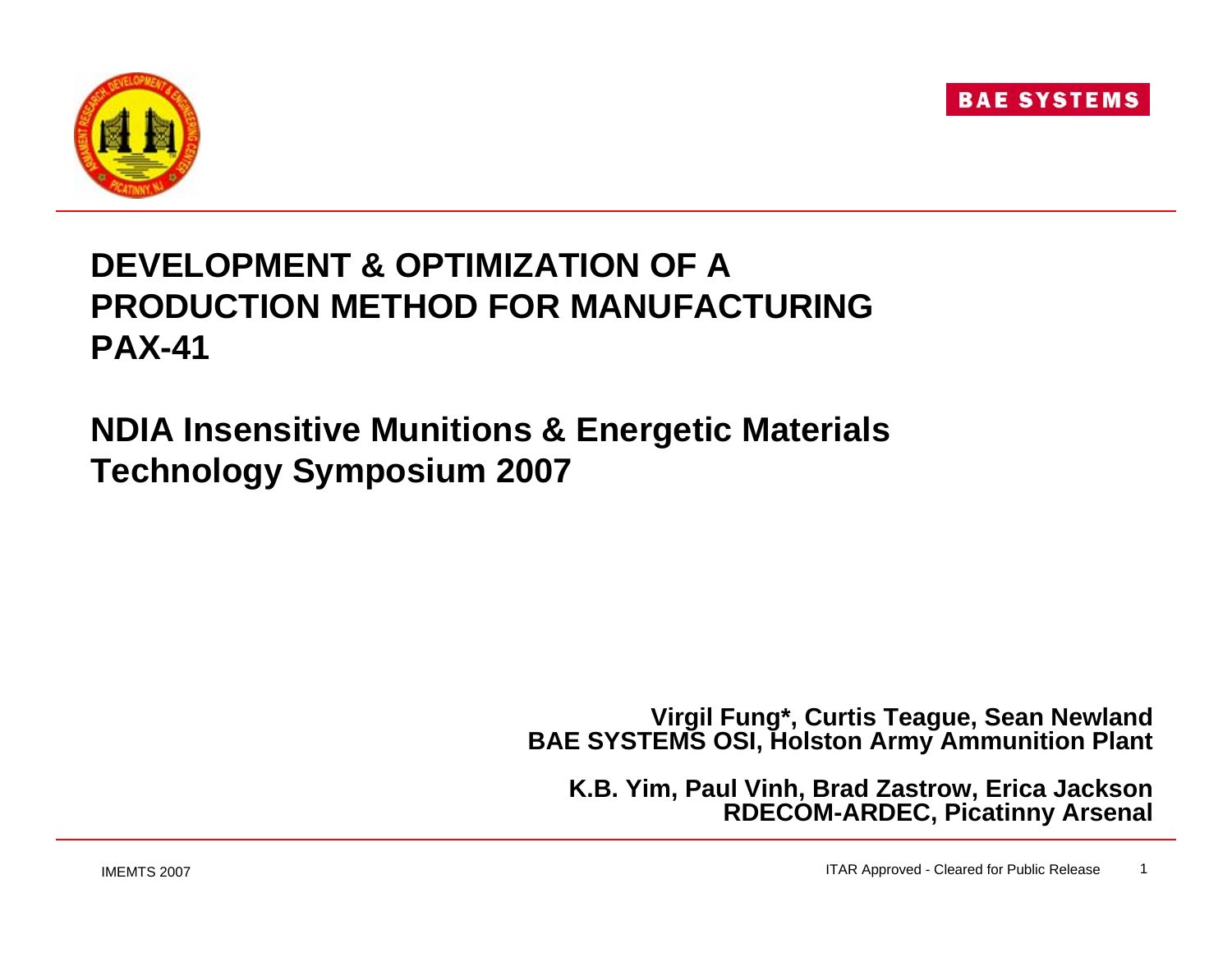

#### Briefing Objectives

- **Background**
- Program Objectives
- Engineering Study
- Confirmation Batches
- **Conclusion**

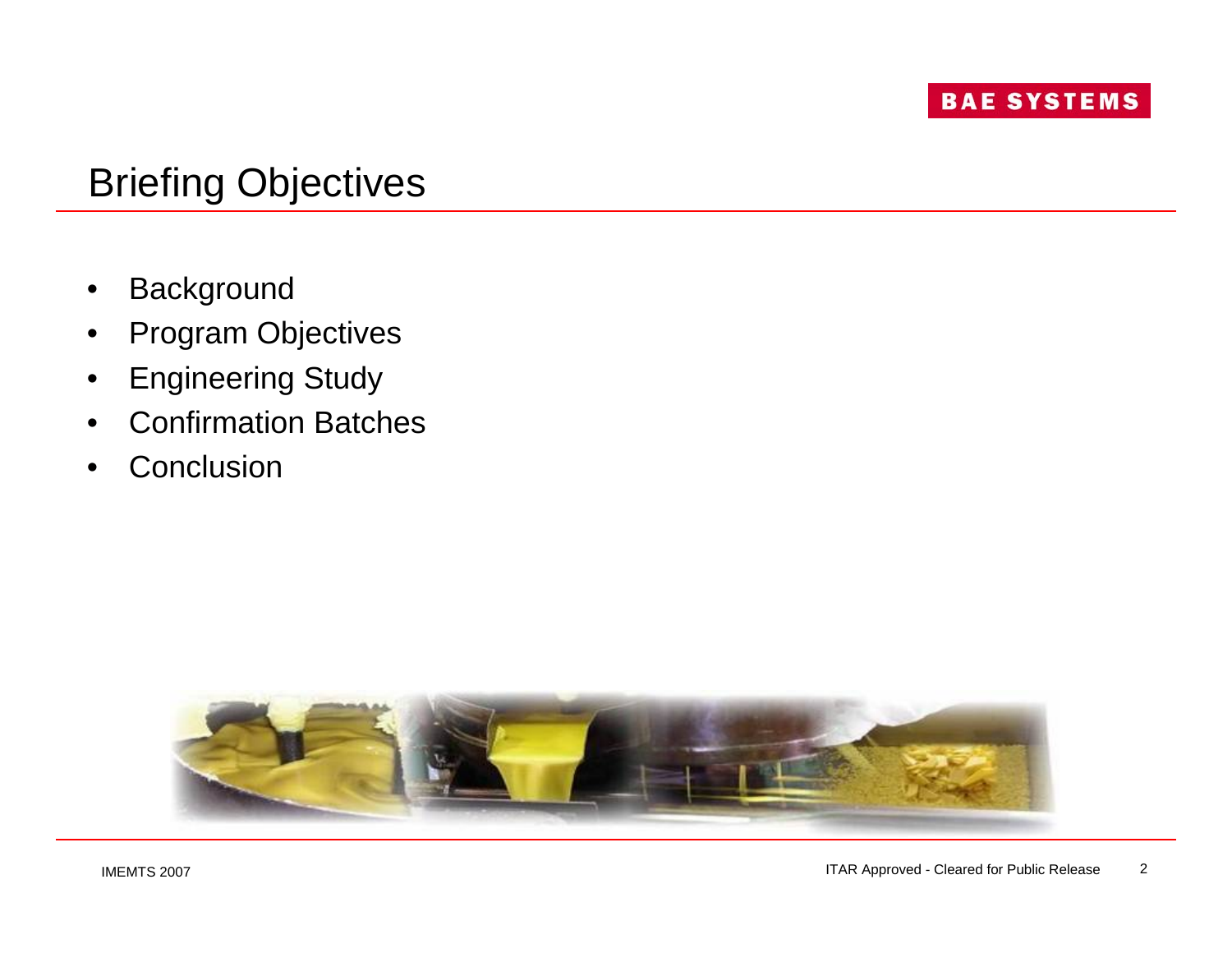

#### Acknowledgement

- RDECOM-ARDEC
	- Mr. K B Yim
	- Mr. Brad Zastrow
	- Mr. Paul Vinh
	- Ms. Erica Jackson
- BAE SYSTEMS OSI
	- Mr. Curtis Teague
	- Mr. Brian Alexander
	- Mr. Sean Newland
	- Ms. Brooke Boggs
	- Ms. Debra Goins
	- Ms. Kelly Guntrum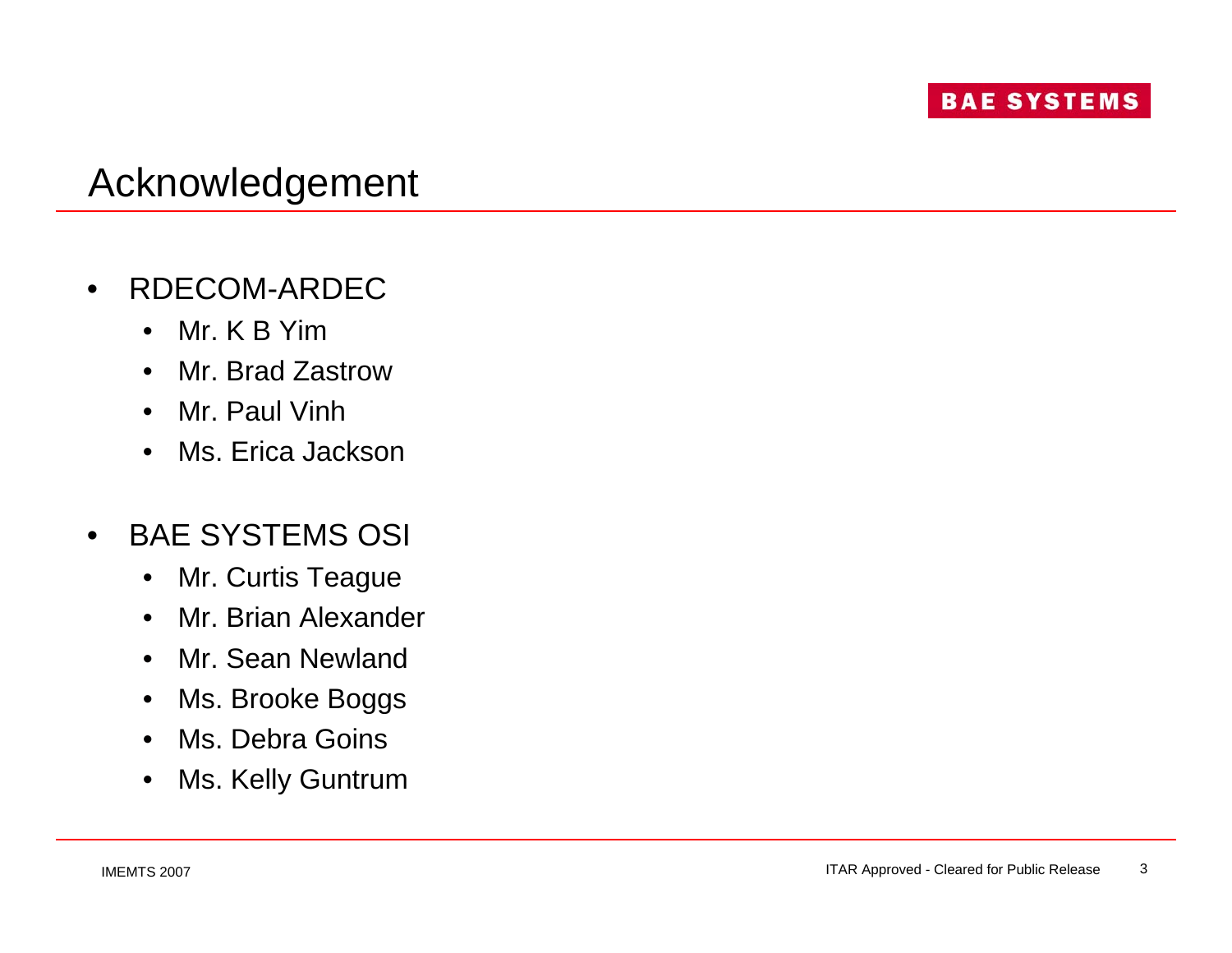## **Background**

- PAX-41 Formulation
	- Developed at Picatinny Arsenal as a derivative of PAX-21
	- Melt-pour formulation containing DNAN, RDX & MNA
	- Designed with a small critical diameter tailored for optimum performance (Miniature Grenade) in the SPIDER Area Denial System
	- OSI was contracted to manufacture PAX-41 in full production scale

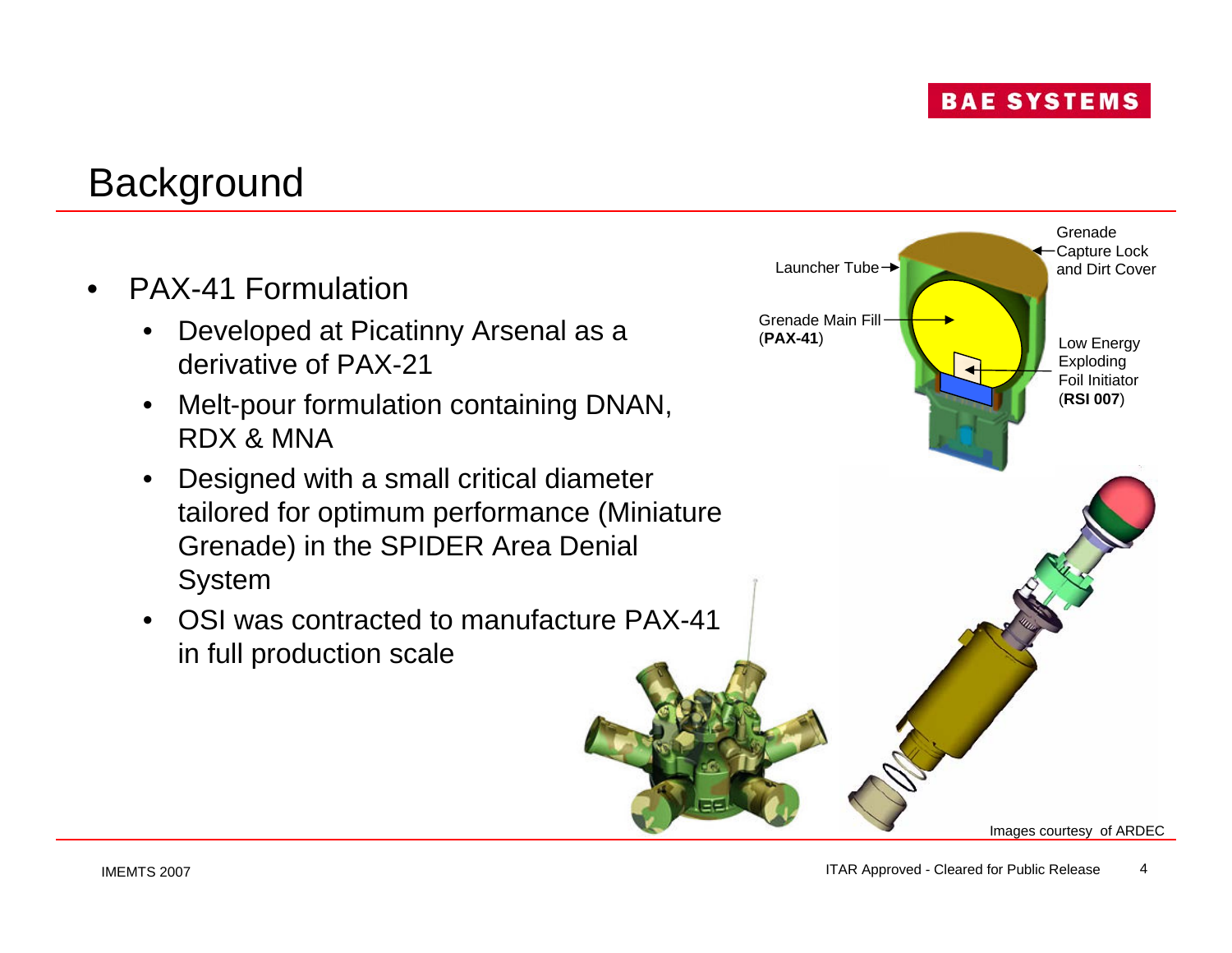#### Program Objectives

- OSI to establish a reproducible manufacturing process of PAX-41 at HSAAP under optimum operating conditions
	- Design of Experiment (DOE) approach used to optimize processing parameters
	- Conduct experiments in production facility and compare results against specification requirements
	- Manufacture confirmation batches using optimized processing parameters
- Produce SOP and Manufacturing Instruction for the manufacture of PAX-41



Holston Army Ammunition Plant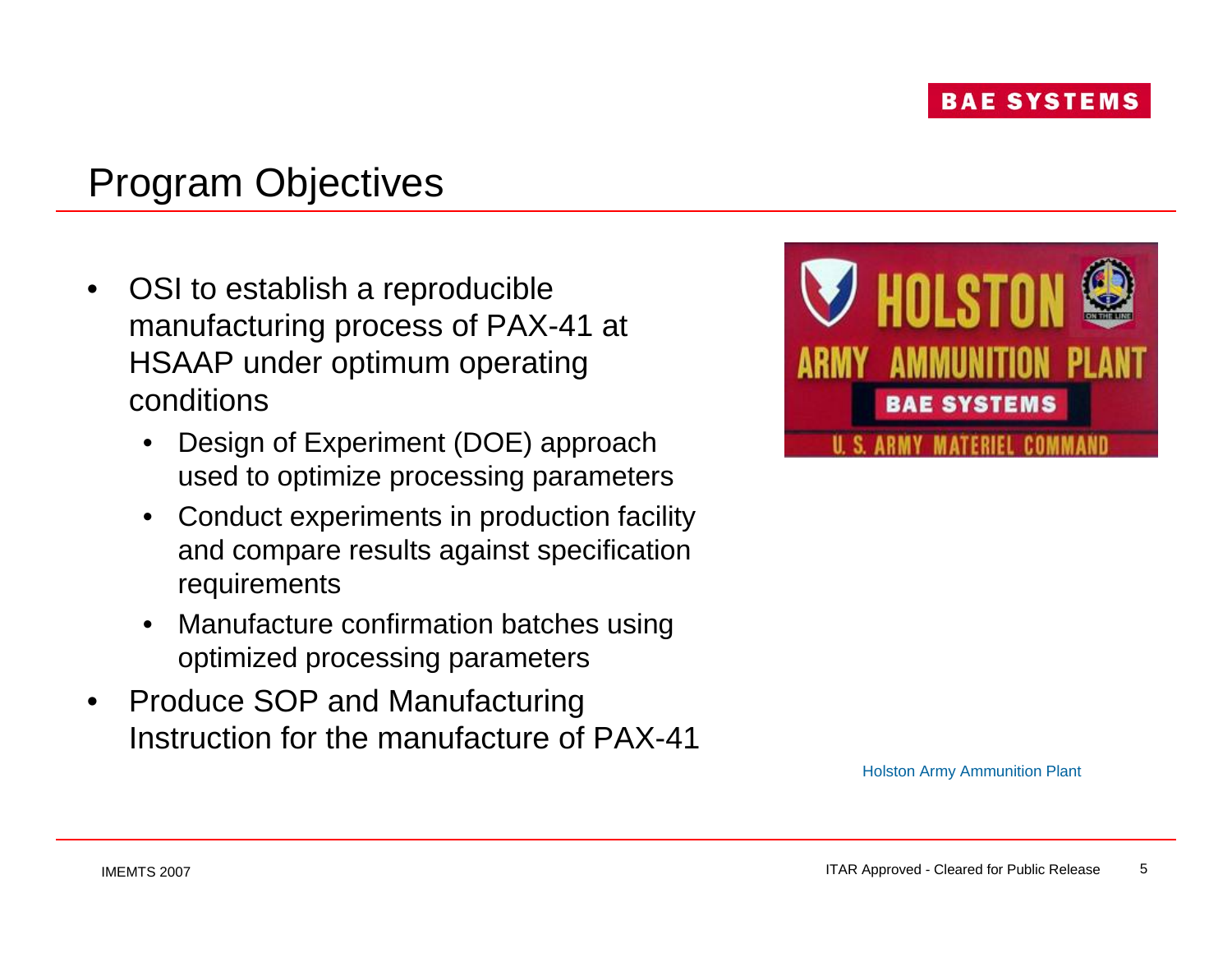

## PAX-41 Manufacturing Process

#### **Load Ingredients (DNAN, RDX etc.)**



**Molten PAX-41**



**Molten PAX-41in thin strip**

**3. Cool/solidify and break-up**



**PAX-41 flakes**





Images shown are from the PAX-21 production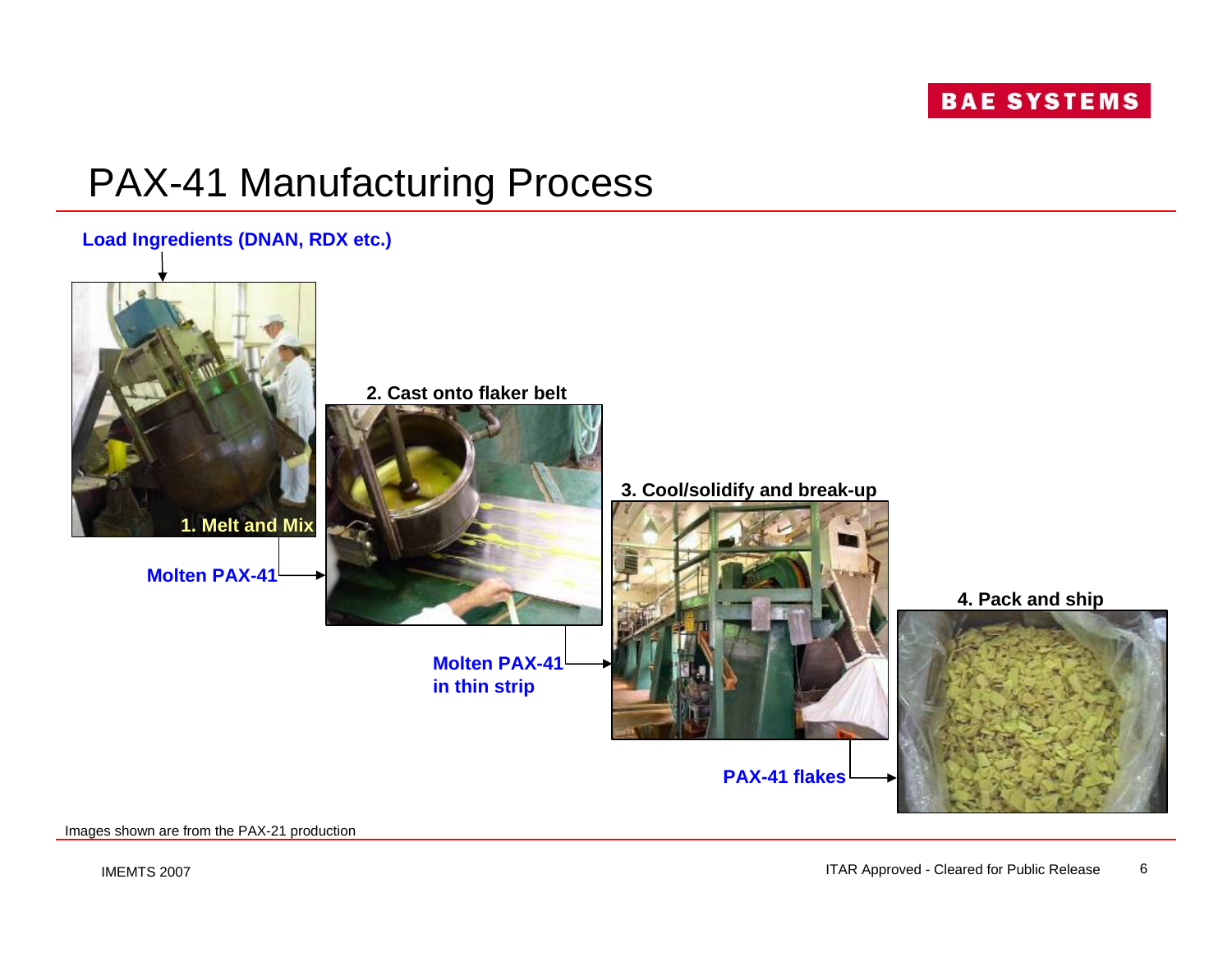# Engineering Study

- Test Plan Development (DOE)
	- 3 processing parameters studied

| <b>Batch Size</b>     | Small |        | Standard |      |  |  |
|-----------------------|-------|--------|----------|------|--|--|
| <b>Agitator Speed</b> | Low   |        | High     |      |  |  |
| <b>Residence Time</b> | Short | Medium |          | Long |  |  |

- Other processing parameters remained constant
- Mix temperature =  $100^{\circ}$ C
- Spec. compliance testing carried out on each sample
	- Composition
	- Melting Point and Exotherm Onset
	- Efflux Viscosity
	- Moisture
	- Flake Size & Density
	- Impact and Friction Sensitivity
	- Shock sensitivity (LSGT)



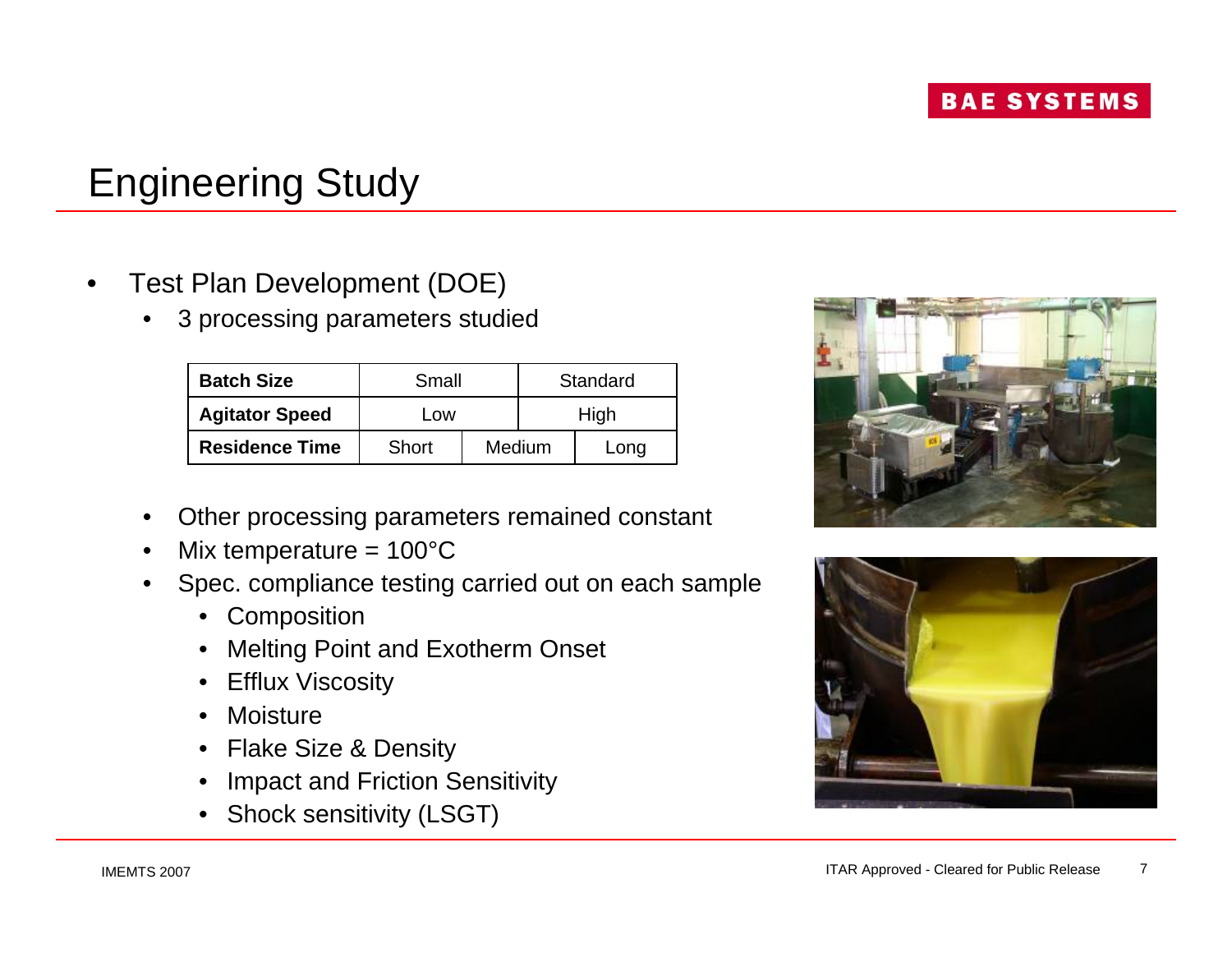# Engineering Study

• Engineering Study Test Plan



| <b>Batch</b><br>Sample ID | <b>Residence Time</b><br>(minutes) | <b>Batch size</b><br>(LBS) | <b>Agitator</b><br>Speed (RPM) |  |  |
|---------------------------|------------------------------------|----------------------------|--------------------------------|--|--|
| 1                         | <b>High</b>                        |                            |                                |  |  |
| 1A                        | <b>Medium</b>                      | <b>Std</b>                 | <b>High</b>                    |  |  |
| 1B                        | Low                                |                            |                                |  |  |
| $\overline{2}$            | <b>High</b>                        |                            |                                |  |  |
| 2A                        | <b>Medium</b>                      | <b>Small</b>               | Low                            |  |  |
| 2B                        | Low                                |                            |                                |  |  |
| 3                         | <b>High</b>                        |                            |                                |  |  |
| 3A                        | <b>Medium</b>                      | <b>Std</b>                 | Low                            |  |  |
| 3B                        | Low                                |                            |                                |  |  |
| 4                         | <b>High</b>                        |                            |                                |  |  |
| 4A                        | <b>Medium</b>                      | <b>Small</b>               | <b>High</b>                    |  |  |
| 4B                        | Low                                |                            |                                |  |  |

Dip samples were taken at various durations after the addition of all ingredients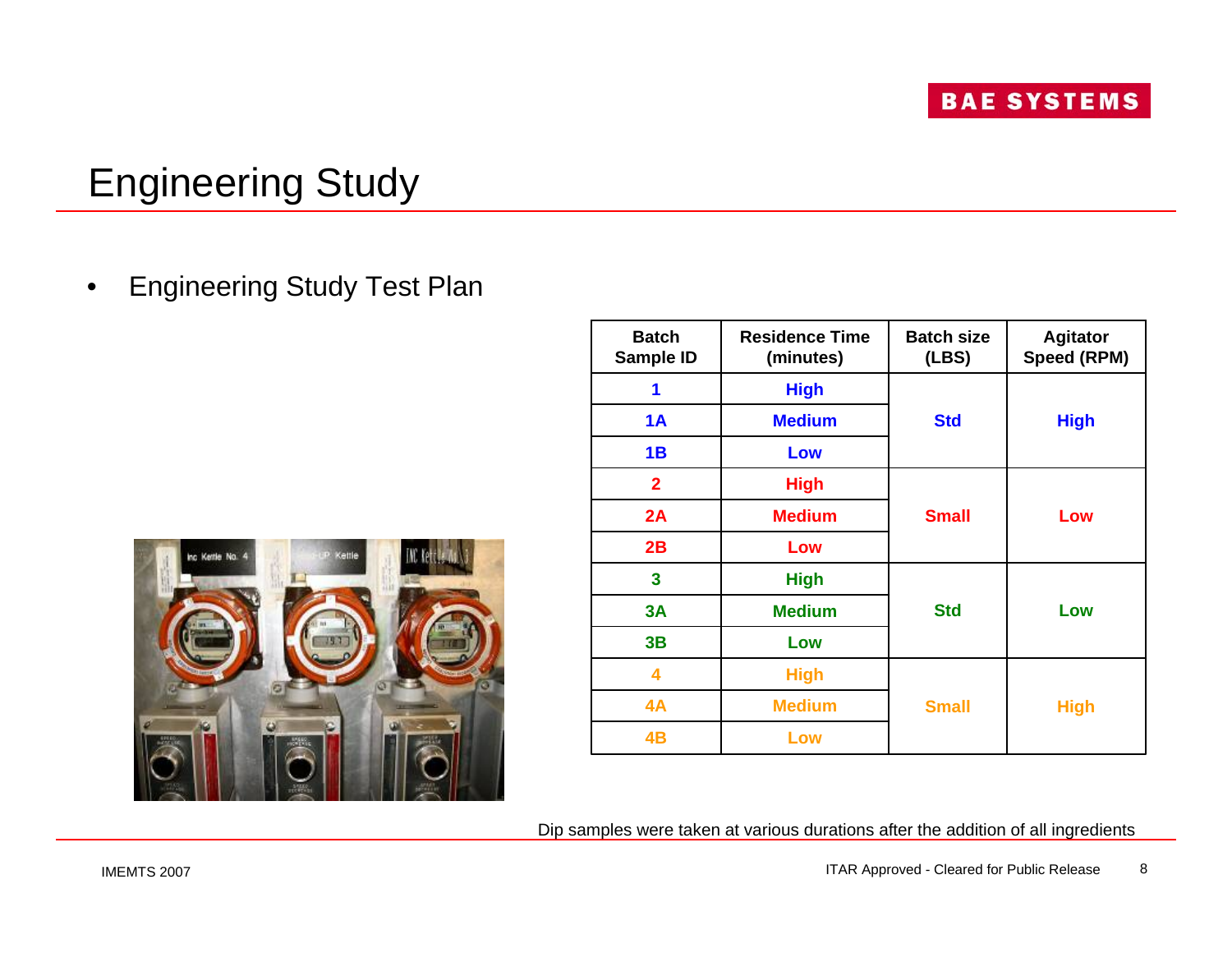# Engineering Study

- Customer Purchase Description requirement for PAX-41
	- (Purchase Description Document AR-PD-138, dated 6/21/2005)



| <b>AR-PD-138 Requirements</b>                                                                  | Value          |  |  |  |
|------------------------------------------------------------------------------------------------|----------------|--|--|--|
| <b>Composition Analysis</b><br><b>Total RDX</b><br><b>DNAN</b><br>MNA                          | Undisclosed    |  |  |  |
| Melting Point $(°C)$<br>DSC method, @ 20°C/min                                                 | $90 \pm 5$     |  |  |  |
| Exotherm Onset Temp (°C)<br>DSC method, @ 20°C/min                                             | $232 \pm 12$   |  |  |  |
| Viscosity<br>- Brookfield, kP (max) @ 205°F $\pm$ 5°F<br>- Efflux Viscosity, sec (max) @ 205°F | $5.5 + 0.5$    |  |  |  |
| Moisture (% max)                                                                               | 0.04           |  |  |  |
| Flake Thickness, inches (max)                                                                  | 0.25           |  |  |  |
| Flake Density (gm/cm <sup>3</sup> )                                                            | $1.71 \pm 0.5$ |  |  |  |
| <b>Impact Sensitivity</b><br>- ERL, Type 2, cm (min)<br>- ABL Method, cm (min)                 | 49<br>36       |  |  |  |
| <b>Friction Sensitivity</b><br>ABL Method, Ib @ 8 fps                                          | $680 \pm 240$  |  |  |  |
| NOL Large Scale Gap Test,<br>cards 50% max                                                     | 185            |  |  |  |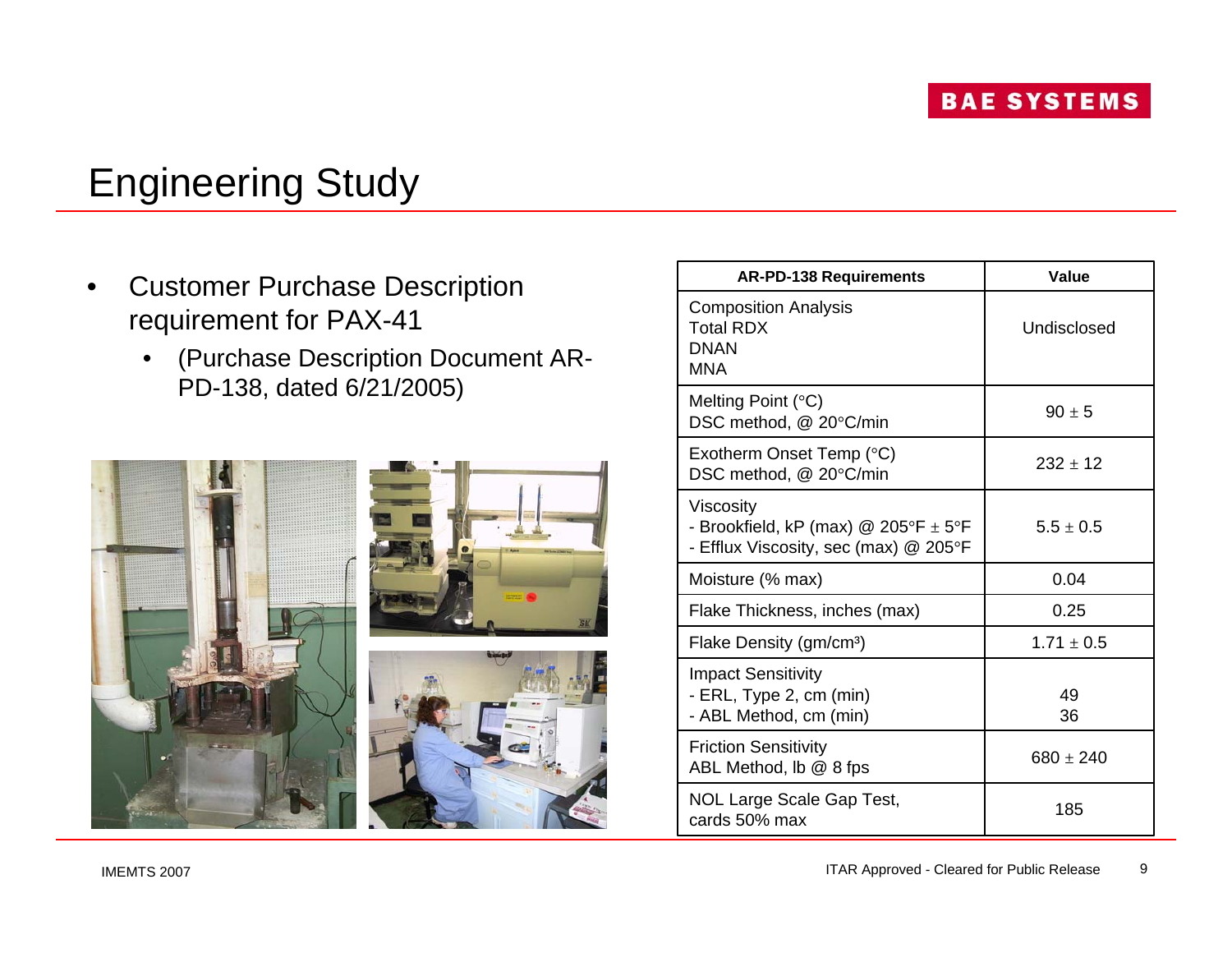## Engineering Study Result

- 1. Batch Size (Small / Standard LBS)
	- For small batch sizes, efflux viscosities were relatively higher (both agitator speeds)
	- For small batch sizes, and high agitator speed, the efflux viscosities were above PD requirement (> 6.0 seconds) by a large margin
		- *Not sure whether the batch size is the contributing factor!*
	- LSGT > 185 cards for both batch sizes
	- No other significant difference found
	- The standard batch size is more economical for large scale production
- 2. Agitator Speed (low / high RPM)
	- At the standard batch size, the efflux viscosities were relatively lower at a higher agitator speed (3.2 second @ high speed; 5.1 seconds @ low speed)
	- No other significant difference found
	- Low speed is preferred as the higher agitator speed may lead to spillage out of kettle (safety) & higher energy consumption (cost)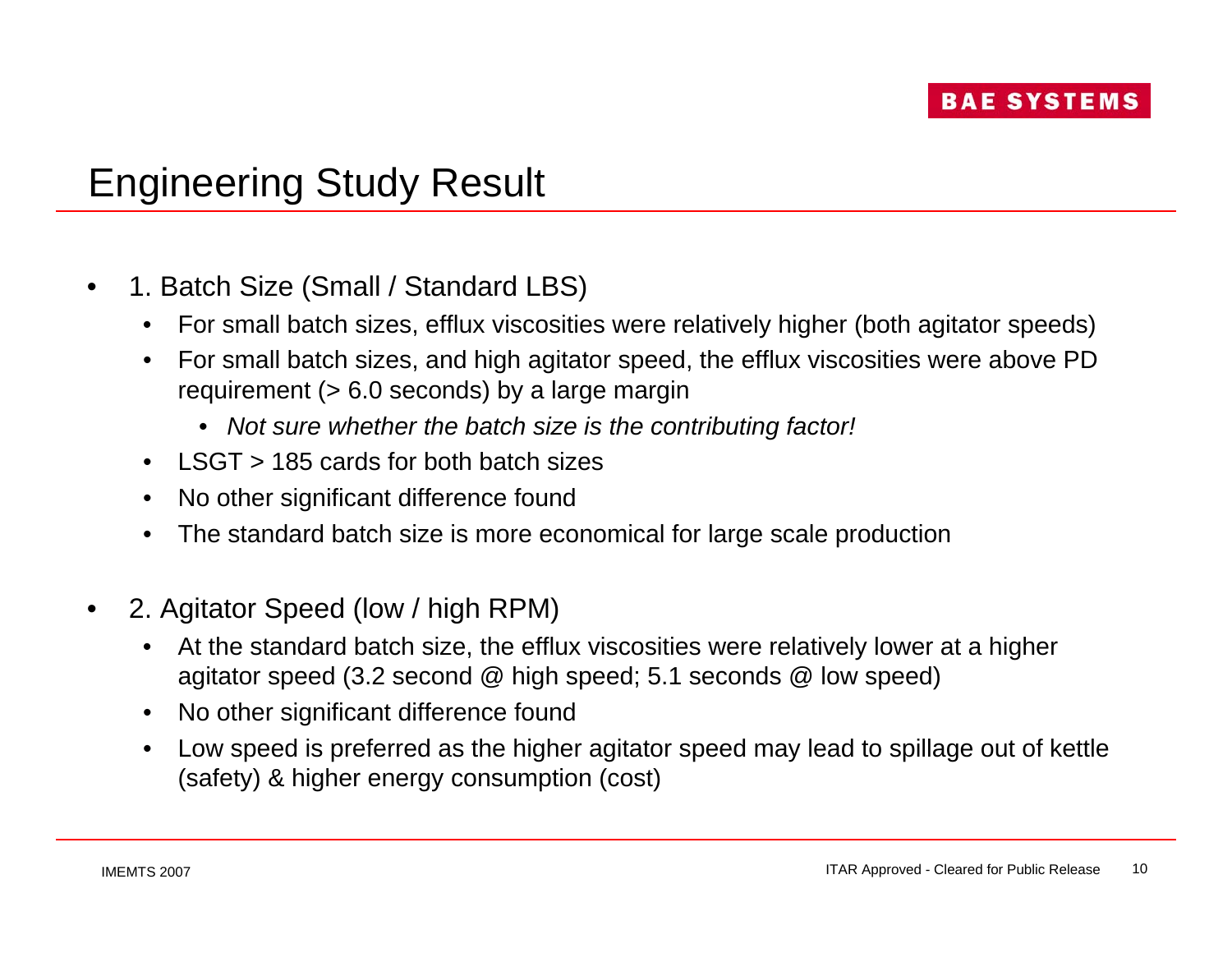## Engineering Study Result

- 3. Residence Time (Low / medium / high mins.)
	- At low rpm agitator speed:
		- the efflux viscosity failed to meet PD requirement of < 6 seconds at low residence time (small and standard batch size)
		- The efflux viscosity of the standard size batch material was still out of spec even after the medium mixing time
		- After mixing for the high residence time, both batches met PD requirement for efflux viscosity
	- Clearly, the longer residence time is required to ensure the efflux viscosity reaches the required level

#### • OVERALL FINDINGS

• From the Engineering Study, it was found that the optimum processing parameters in terms of batch size, agitator speed and residence time are standard batch size, low agitator speed and high residence time respectively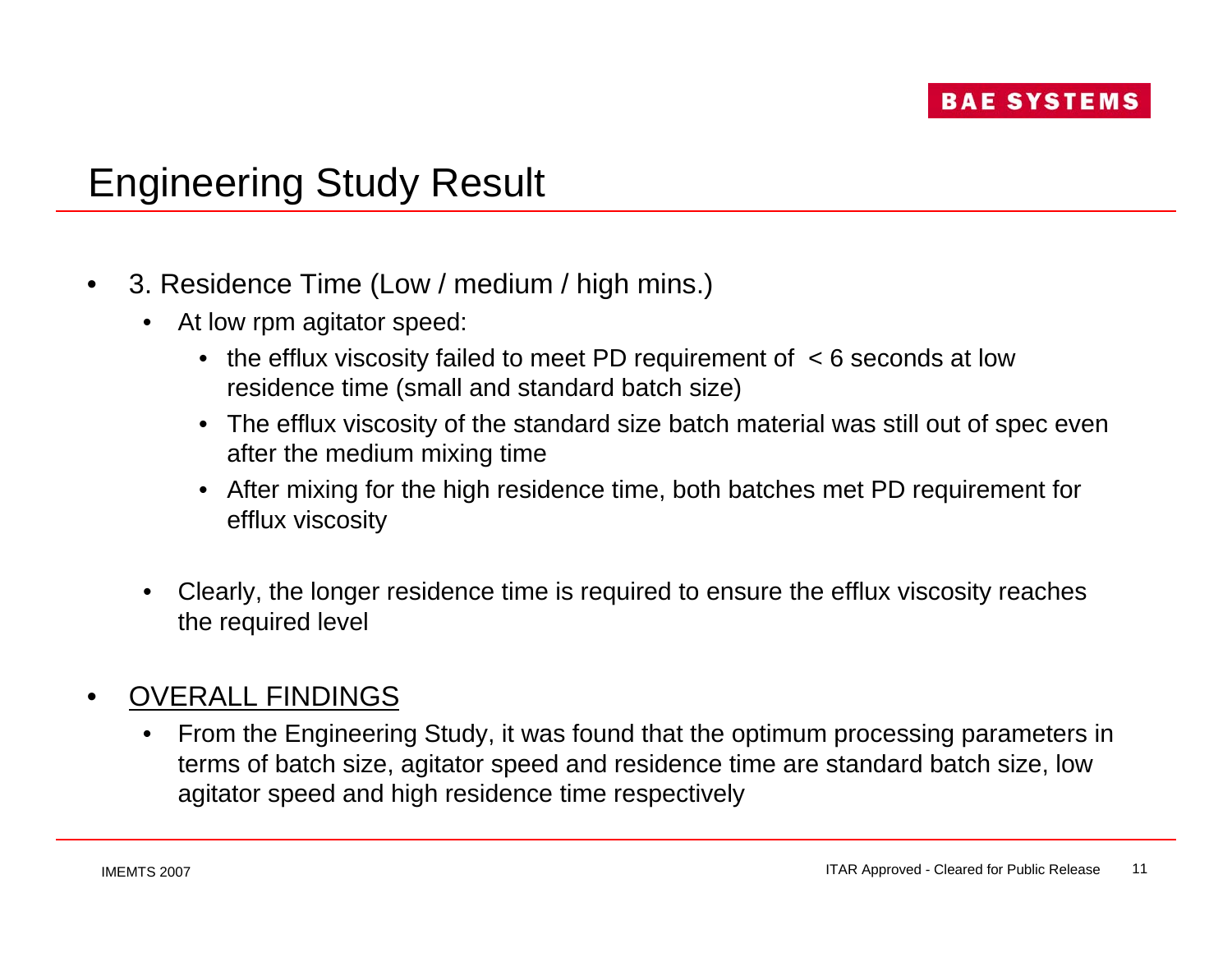## Additional Findings

- Large Scale Gap Test Requirement
	- The original LSGT 50% Card Gap requirement was 185 cards maximum
	- Such level was never reached throughout the engineering study
	- After consulting with Picatinny Arsenal, it was agreed that the LSGT 50% Card Gap for PAX-41 shall be amended to 210 cards maximum
- Exotherm Onset Temperature Requirement
	- Original requirement was 232 ± 12°C
	- Exotherm onset temperature analyzed throughout the engineering study  $\sim$  225 $\degree$ C
	- The requirement was lowered to  $225 \pm 12^{\circ}$ C
- Moisture Content Requirement
	- Original moisture content requirement was 0.04% maximum
	- Results obtained from the engineering study  $\sim 0.03$ -0.04%
	- The moisture content requirement was raised to 0.10%
- The above changes have been included in an Engineering Change Proposal to the PAX-41 purchase description document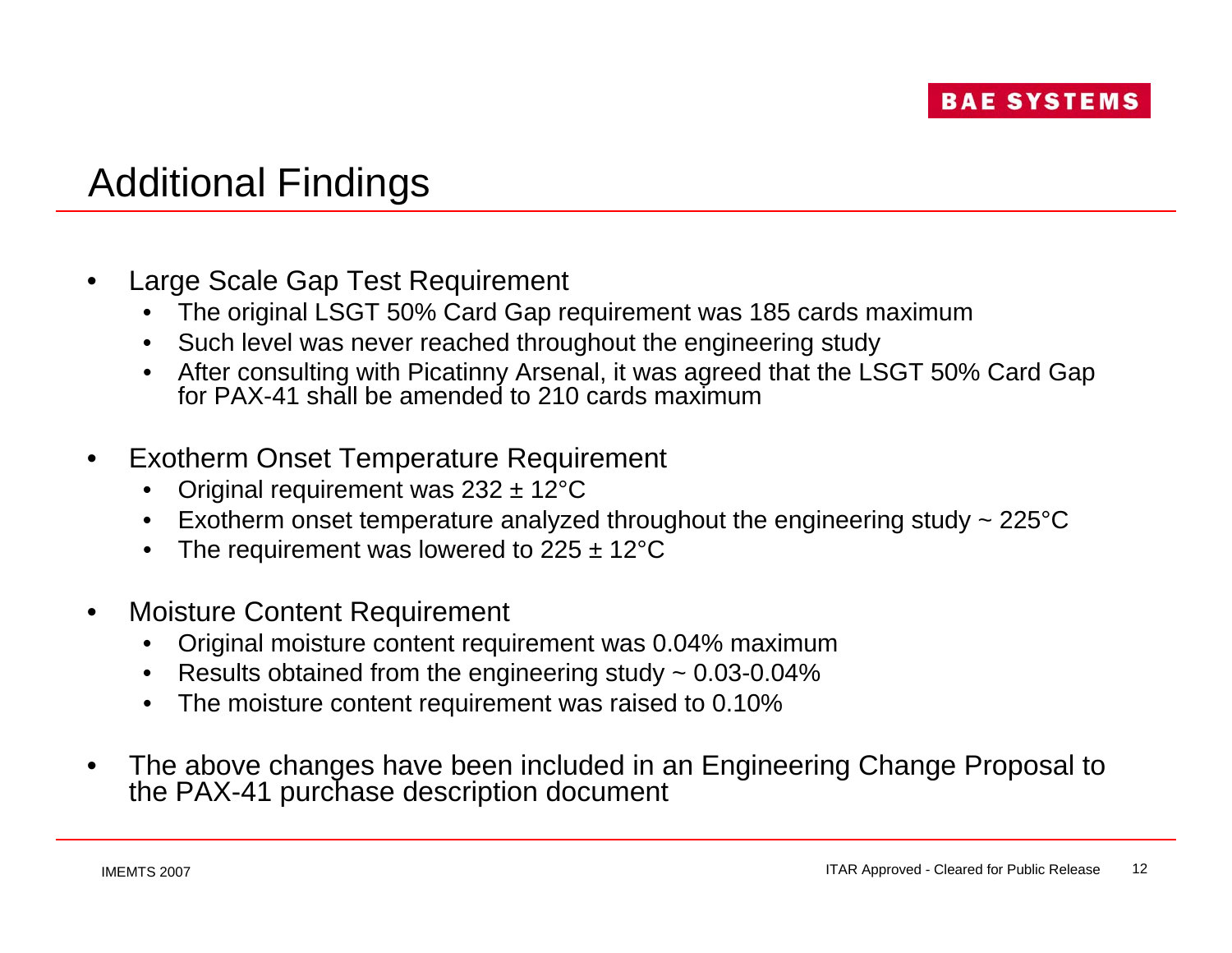#### Confirmation Batches

- 11 batches of PAX-41 were produced adapting the findings from the Engineering Study
	- Standard batch size, low agitator speed, long residence / mixing time
- All 11 batches met all the purchase description requirements
	- LSGT and Friction tested in the first 4 batches
	- High level of consistency achieved

| <b>Batch No</b> | <b>Total RDX</b> | <b>DNAN</b> | <b>MNA</b>  | <b>Flake Size</b> | <b>Density</b> | <b>Moisture</b> | <b>Melting</b><br>Point | <b>Exotherm</b> | Impact,<br>min | <b>Friction</b><br>Sensitivity | <b>LSGT</b> | <b>Viscosity</b> |
|-----------------|------------------|-------------|-------------|-------------------|----------------|-----------------|-------------------------|-----------------|----------------|--------------------------------|-------------|------------------|
| Max             | undisclosed      |             |             | 0.25              | 2.21           | 0.10            | 95                      | 238             | n/a            | 920                            | 210         | 6.0              |
| Min             | undisclosed      |             | n/a         | 1.21              | n/a            | 85              | 213                     | 36              | 640            | n/a                            | n/a         |                  |
| 11              | <b>PASS</b>      | PASS        | <b>PASS</b> | 0.12              | 1.60           | 0.02            | 88                      | 215             | 60             | OK                             | 190.5       | 3.4              |
| 12              | <b>PASS</b>      | <b>PASS</b> | <b>PASS</b> | 0.11              | 1.60           | 0.03            | 88                      | 214             | 60             | OK                             | 191.5       | 3.9              |
| 13              | PASS             | <b>PASS</b> | <b>PASS</b> | 0.11              | 1.60           | 0.02            | n/a                     | n/a             | 51             | ΟK                             | 192.5       | 3.2              |
| 14              | <b>PASS</b>      | <b>PASS</b> | PASS        | 0.10              | 1.61           | 0.02            | 88                      | 215             | 57             | OK                             | 190.5       | 3.3              |
| 15              | PASS             | <b>PASS</b> | <b>PASS</b> | 0.11              | 1.61           | 0.02            | 88                      | 213             | 53             | n/a                            | n/a         | 3.2              |
| 16              | <b>PASS</b>      | PASS        | <b>PASS</b> | 0.11              | 1.61           | 0.04            | 89                      | 213             | 52             | n/a                            | n/a         | 3.0              |
| 17              | <b>PASS</b>      | <b>PASS</b> | <b>PASS</b> | 0.10              | 1.60           | 0.02            | 88                      | 213             | 46             | n/a                            | n/a         | 3.1              |
| 18              | <b>PASS</b>      | <b>PASS</b> | <b>PASS</b> | 0.11              | 1.60           | 0.01            | 89                      | 213             | 56             | n/a                            | n/a         | 3.1              |
| 19              | <b>PASS</b>      | <b>PASS</b> | <b>PASS</b> | 0.11              | 1.61           | 0.02            | 88                      | 213             | 51             | n/a                            | n/a         | 3.2              |
| 20              | <b>PASS</b>      | <b>PASS</b> | <b>PASS</b> | 0.11              | 1.61           | 0.02            | 88                      | 213             | 57             | n/a                            | n/a         | 3.0              |
| 21              | <b>PASS</b>      | PASS        | PASS        | 0.11              | 1.61           | 0.02            | 89                      | 214             | 47             | n/a                            | n/a         | 3.0              |